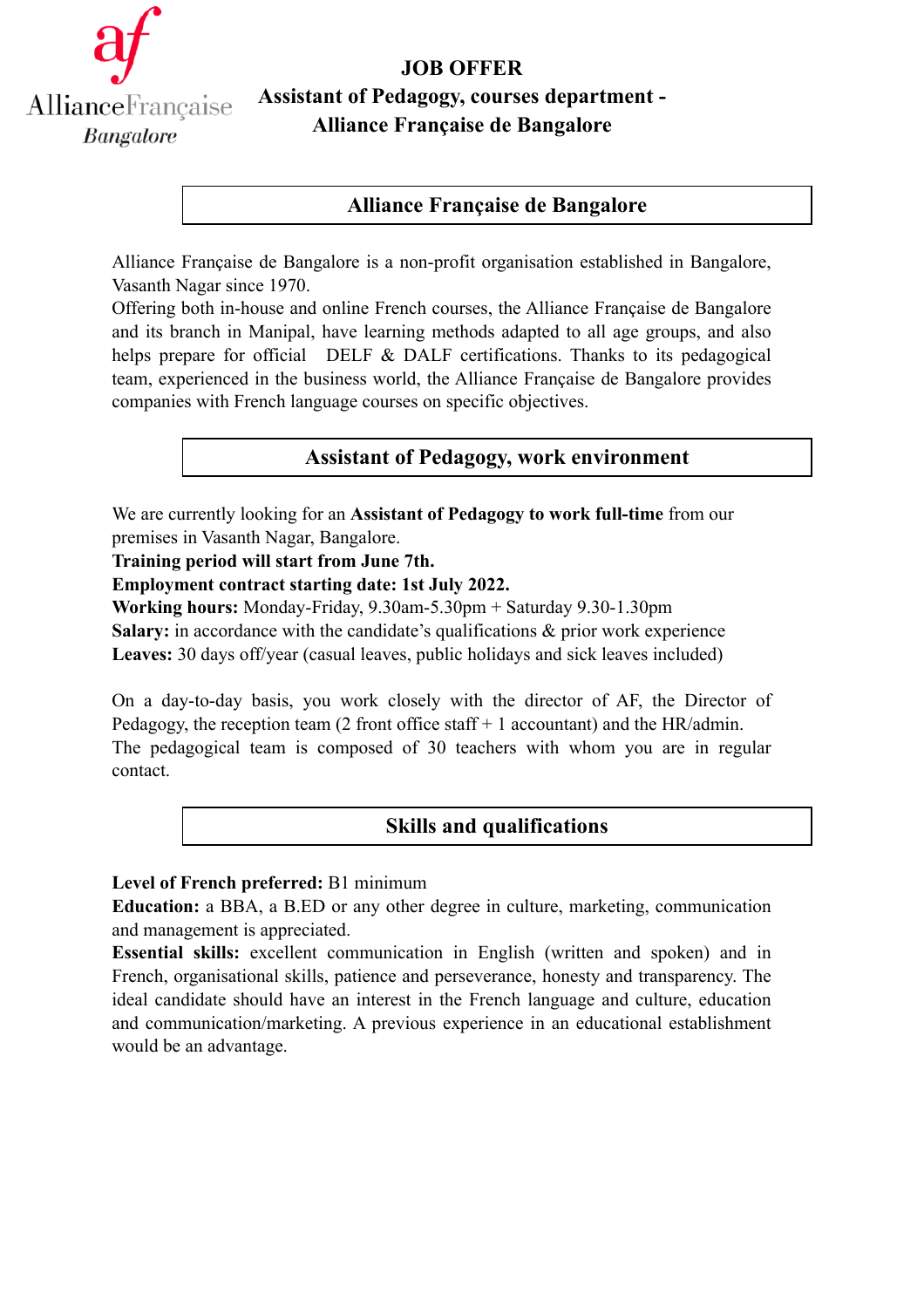## **JOB OFFER**

# **Assistant of Pedagogy, courses department - Alliance Française de Bangalore**

#### **Your main missions will be as follows:**

#### **I) CLASS & REGISTRATION MANAGEMENT:**

- Management of current operations on AEC (the AFB courses' management software): creation of classes for the term and assignment of classes to teachers, change of classes, monitoring of attendance, transfers, possible modification of the class schedule.

- Communication of class information to students, teachers and the reception team.

- Management of transfers and credit notes for students.

- Validation of course or exam reimbursements and submission to the administration.

- Informing students of any development (cancellation or postponement of courses).

- Assisting students in solving general class problems.

#### **II) PRIVATE LESSONS**

Organisation and follow-up of private lessons.

#### **III) Corporate COURSES:**

- Sending books to companies.
- Communication on the DELF-DALF.
- Follow-up of invoices with the accounting department.

- Communication and regular follow-up of the classes with the corporate clients and the teachers

#### **IV) TEACHERS' SALARIES**

- Processing of teachers' salaries: collection and verification of invoices, establishment and transmission of the salary statement to the administration, and follow-up.

## **V) DELF - DALF - TCF EXAMS**

#### DELF-DALF

- Processing on the dedicated GAEL software: entry of candidate registrations, management of exam rooms, editing of the exam schedule, sending of invitations and certificates to candidates, communication with examiners, entry of marks, printing and display of results .

- Communication of information to the reception team.

- Logistics: photocopying of subjects and preparation of envelopes by type of exam, ordering supplies, preparing exam rooms.

- Supervision: participation in the supervision of collective tests and the management of exam preparation rooms.